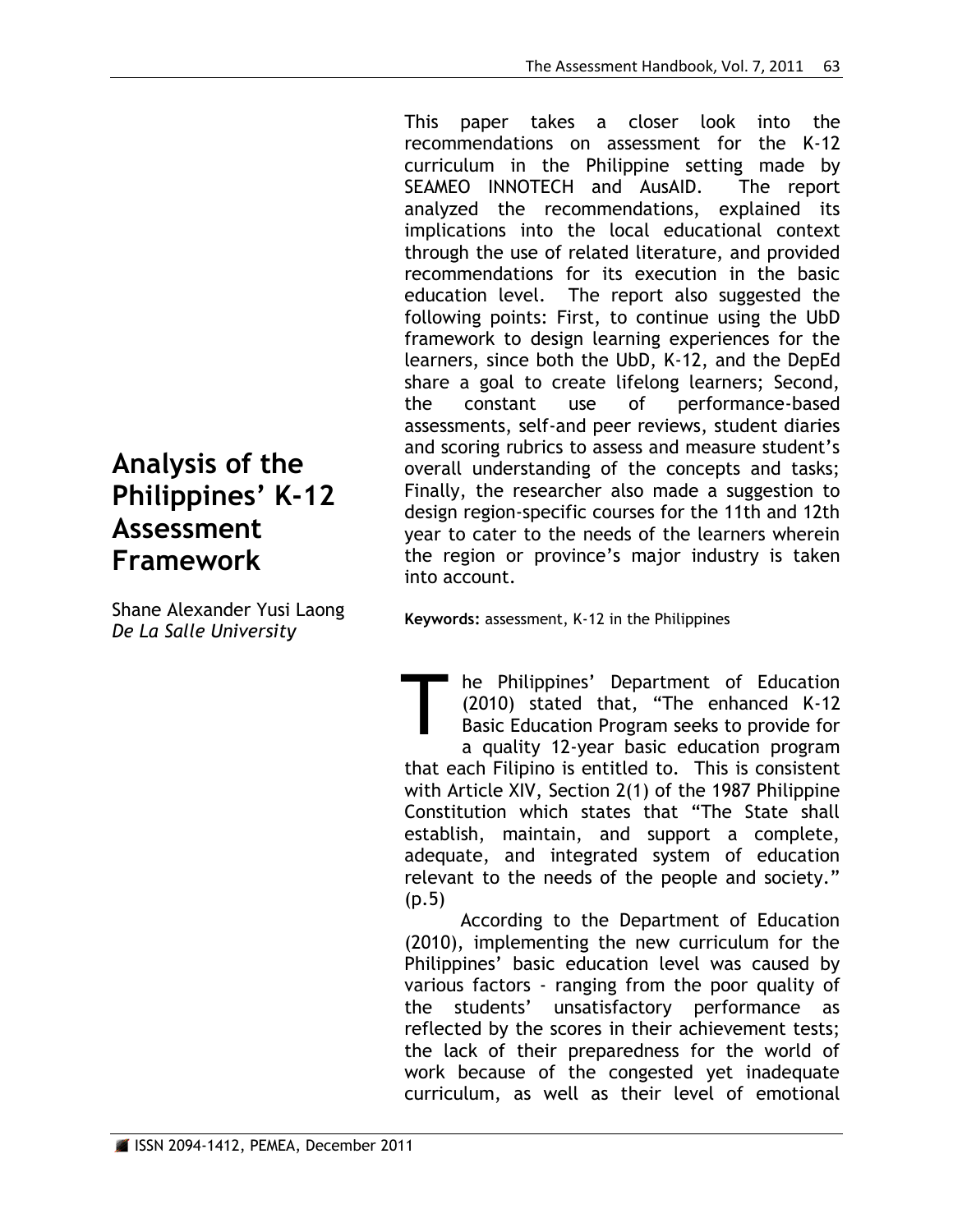maturity; the criticisms of being labelled as inferior to the other nations because of the shorter years of academic training; and most importantly, the need for the Filipinos to hone young minds into becoming better citizens of the country. To add, it also hopes to eradicate the idea that basic education is just a pre-requisite to enter tertiary studies; rather, it wants to promote that K-12 education can be enough for an individual to enter the workforce and make the most out of the opportunities that could improve his socio-economic status and the overall way of life (Department of Education, 2010).

For the expected outcomes of the K-12 curriculum in the Philippines, it envisions an improvement of learners that are academically competent; globally competitive; exuding with moral and Filipino values; internationally recognized and at par with the high-performing learners from the other nations of the world. To attain these goals, the program suggests the revision of the previous curriculum through decongestion and allotment of additional hours for study, as well as the inclusion of new ones to fine tune their skills, introduce new fields of discipline, and to offer variety that may lead to distributing the learners in various fields of practice.

With the introduction of the K-12 curriculum in the Philippine educational system, schools, together with its stakeholders, would now need to cope up with the changes that it will bring for the expected improvement of student learning and development. Apart from the additional two years that will be added to the existing ten years of the basic education level as well as the obligatory Kindergarten level, an overhaul in the courses will also commence to cater to the needs of the present-day learners. The new courses that will be implemented under the K-12 curriculum, as reported by the Department of Education (2010), would give them the competencies that they would need to become functional, competent, globally-recognized, and self-sustaining members of the society. With that idea in mind, the question of how to deliver and assess these new set of competencies, now collectively known as the  $21<sup>st</sup>$  Century Skills, should be the top priority of every educational institution in the basic education level.

Assessing if the  $21^{st}$  Century skills were met is a crucial part of the process. According to Graham Gibbs (2006), assessment frames learning, creates learning activity and orients all aspects of learning behavior. In many courses it has more impact on learning than does teaching. Testing can be reliable, and even valid, and yet measure only the trivial and distorted learning which is an inevitable consequence of the nature of the testing (p. 23).

The idea of using paper-and-pencil tests for assessing students' performance are now considered as insufficient, because there are other forms of assessment that could be used to measure students' understanding. Translating it to the Philippine context, assessing students' performance in the K-12 curriculum should be more than just the typical exams that most Filipino teachers are accustomed to; most especially because the goal of implementing K-12 in the first place is to make learning more contextualized, practical, and relatable for all learners, whichever classification they may belong.

The challenge for schools and educators at this moment is to design assessment practices that can effectively measure the various products and performances of the learners. Apart from the usual methods of assessment being practiced by schools in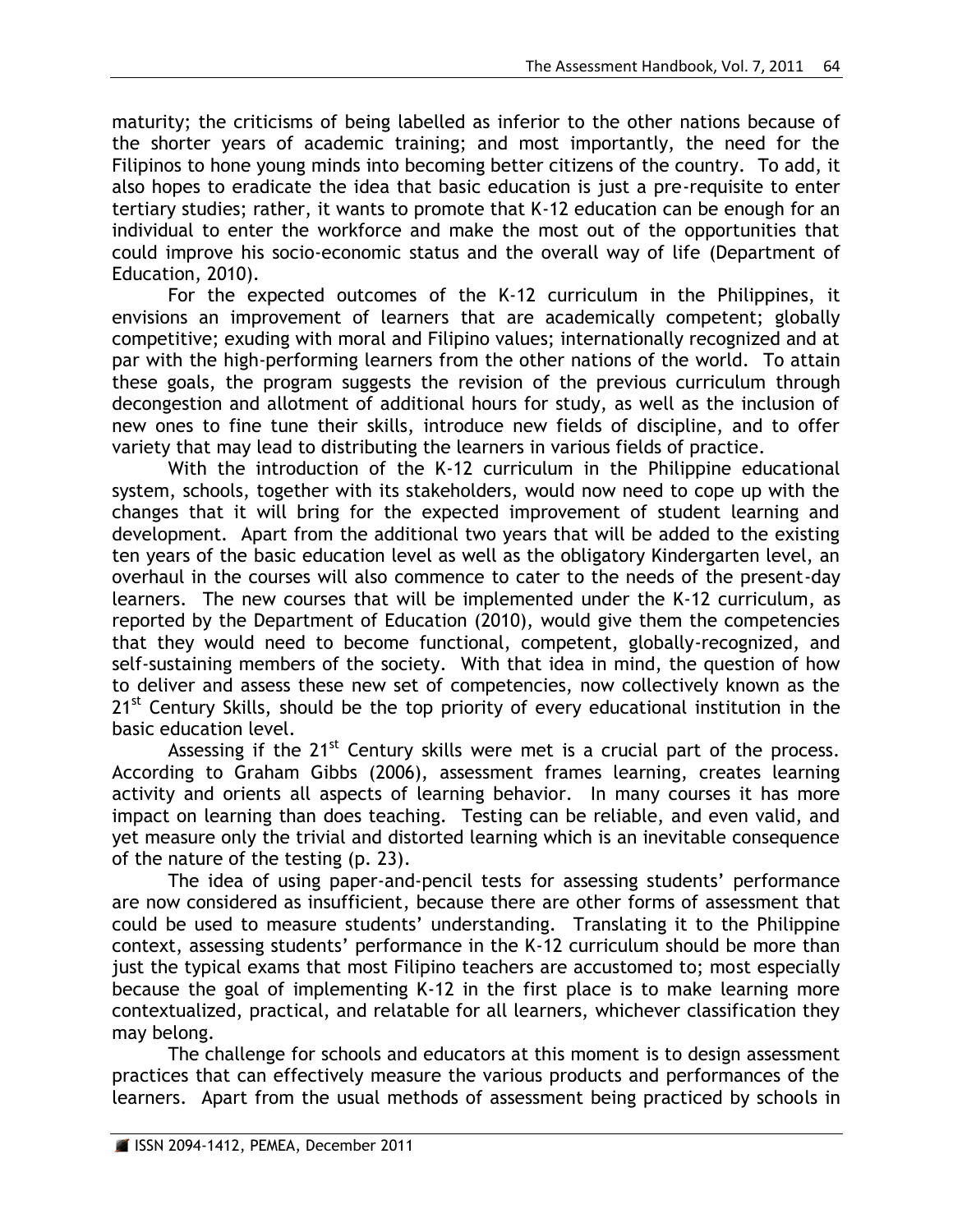the Philippines, this report will also explore other forms of assessment that can be used to keep track of student learning under the K-12 curriculum.

## **Analysis**

According to the Framework for  $21^{st}$  Century Learning, as proposed by the Partnership for 21<sup>st</sup> Century Skills (2009), learners must develop certain competencies that will help them understand concepts better while training them to harness the fullest potential of these lifelong skills. These competencies, namely, learning and innovation skills, information, media, and technology skills, and life and career skills are expected to equip the students with the essential proficiencies that they would need once they enter the world of work and societal independence. To make sure that these skills are met, improved learning support systems are established to assist in achieving these goals. These support systems, like the improvement of learning environments, opportunities for professional development for teachers and administrators, revision of curriculum and instruction to cater to the diverse needs of the learners, and target-specific standards and assessments to measure the performance of the learners, should be designed in direct relation with the goals that the institutions want the learners to attain in the long run.

Upon reviewing the 21<sup>st</sup> Century Skills framework, one would definitely ask how competencies like these could be measured. And this is where performance-based assessments with feed backing come into play. This kind of assessment is different from the usual, product-based assessment because knowledge and skills are demonstrated in a subjective manner, which in turn makes it more authentic and contextualized. This method of assessment is not made to replace the product-based assessment; rather, it hopes to be considered as another way of effectively assessing the skills and performance of the learners. Product-based assessment, no matter how traditional it may seem, it is still considered as an effective way to assess and measure knowledge. But for the other areas where product-based assessment is inapplicable, authentic, performance-based assessments are the best option possible.

Connecting the ideas of using alternative forms of assessment for the implemented K-12 curriculum in the Philippines, some of the goals of its implementation are directly relating to transforming students into lifelong learners, a characteristic that is aligned to the goals of the  $21<sup>st</sup>$  Century Skills Framework. Unfortunately, alternative assessment practices for the K-12 in the Philippines are not yet strongly established and disseminated to the educational institutions in the country. According to SEAMEO-INNOTECH and AusAID's report on the Regional Comparison of Basic Education and its Implications for the K to 12 Education Program (2011), their findings suggest these recommendations:

"To align the learner assessment certification system with the K-12 curriculum, expanding the range of assessment methods used, and strengthening the role of formative assessment as an important component of the teaching learning process"(SEAMEO-INNOTECH & AusAID, 2011);

This particular recommendation primarily focuses on making sure that assessment practices for the basic education system in the Philippines are aligned with the standards of the K-12 curriculum. On that note, schools and teachers are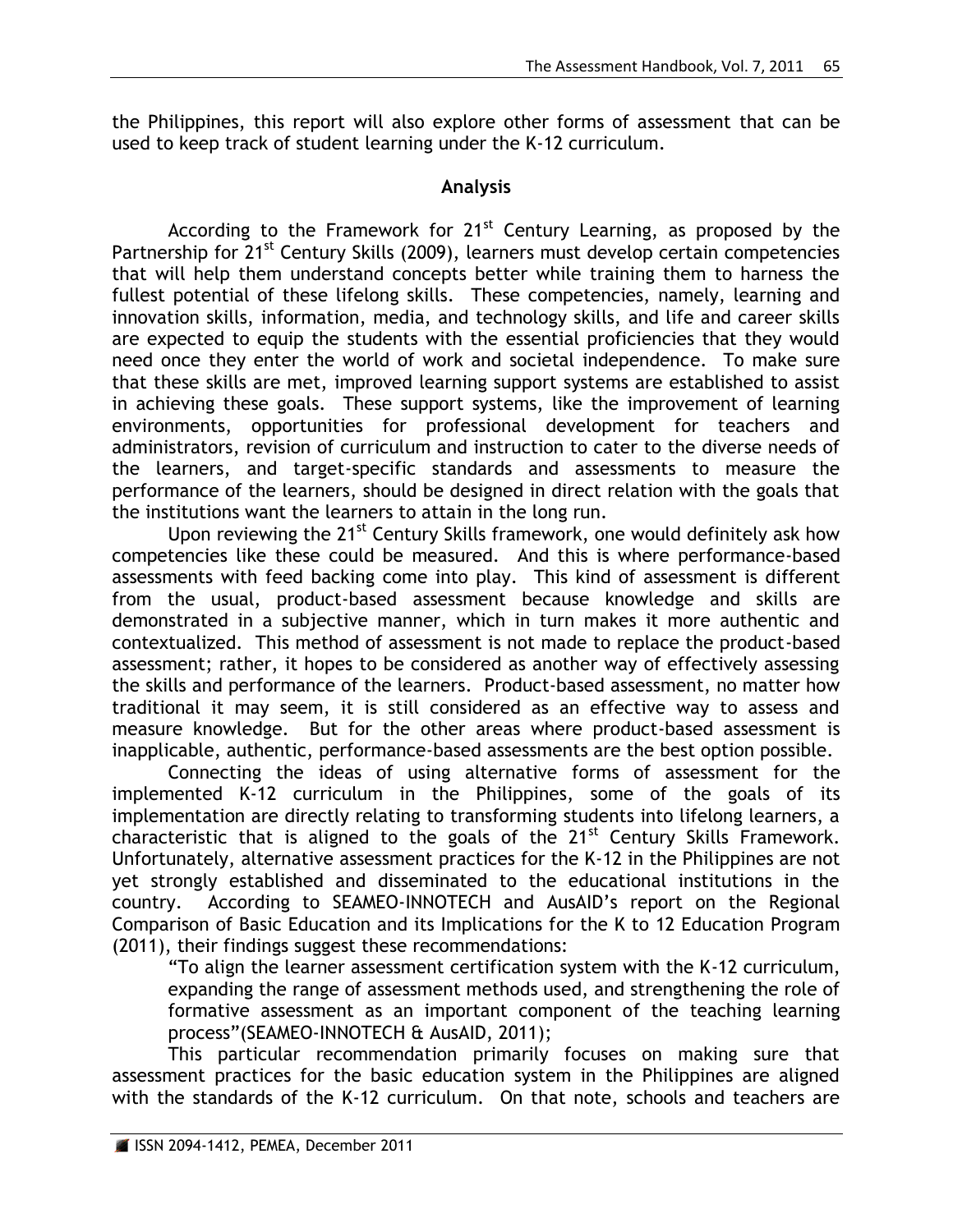expected to familiarize themselves with other forms of assessment, like performancebased assessment, and most especially on using formative assessment as a tool to track students' understanding of the contents and tasks at hand.

"Align assessment with standards-referenced frameworks to define outcomes, to specify content to be learned, and to describe levels of achievement. This alignment should provide all stakeholders with clear indications concerning expectations of learning outcomes" (SEAMEO-INNOTECH & AusAID, 2011);

The assessments that the teachers will give to their students must be aligned with the objectives that they have set for their learners. Aside from that, both the objectives and assessments should also be aligned with the learning competencies that the Department of Education provided for all the basic education students in the Philippines. Finally, all the students, parents, and concerned members of the learning community must be able to understand the dynamics of these processes to use it in the teaching-learning process for their own advantage.

"Replace assessment emphasizing summative tests with formative assessment approaches" (SEAMEO-INNOTECH & AusAID, 2011);

Summative tests have been considered as the staple when it comes to assessing student learning. With the implementation of the K-12 curriculum in the Philippines, it hopes to emphasize the use of formative assessment tools and methods as a better option for assessing and measuring the learners' understanding and ability. Formative assessments, like observations and self- and peer assessments will provide both the teacher and the students the chance to reflect on their teaching and learning and then devise new ways to make it better. By doing so, a change can be done without disrupting the entire teaching-learning process.

"Modify national assessment program to include a combination of item types, including objective, closed type questions such as short answer and multiplechoice; as well as open ended tasks that mirror the curriculum and its desired outcomes" (SEAMEO-INNOTECH & AusAID, 2011);

National assessment programs are usually composed of objective type items wherein the students must only choose the best answer from the given pool of options. If this recommendation will be given the priority it deserves, exams would now really be able to have a greater grasp of assessing student learning through the inclusion of items that would make the learners think, analyze, apply and contextualize their learning. That way, teachers will now have a better basis to check if the learners have met the competencies that have been established for them to complete during their years in school.

"Train teachers in the use of a wider range of evidence of student learning than just test scores" (SEAMEO-INNOTECH & AusAID, 2011);

Tests and quizzes have been the constant forms of assessment that have been used for most basic education schools in the Philippines, wherein the final scores would dictate the students' ability to understand the concepts given during instruction. If the schools and teachers are given the opportunity to explore new forms of assessment, they would realize that test scores are just one of the many evidences that can be used to assess student learning. Formative and performancebased assessments, for instance, provide both teachers and students the chance to explore the teaching-learning process and improve on their previous practices to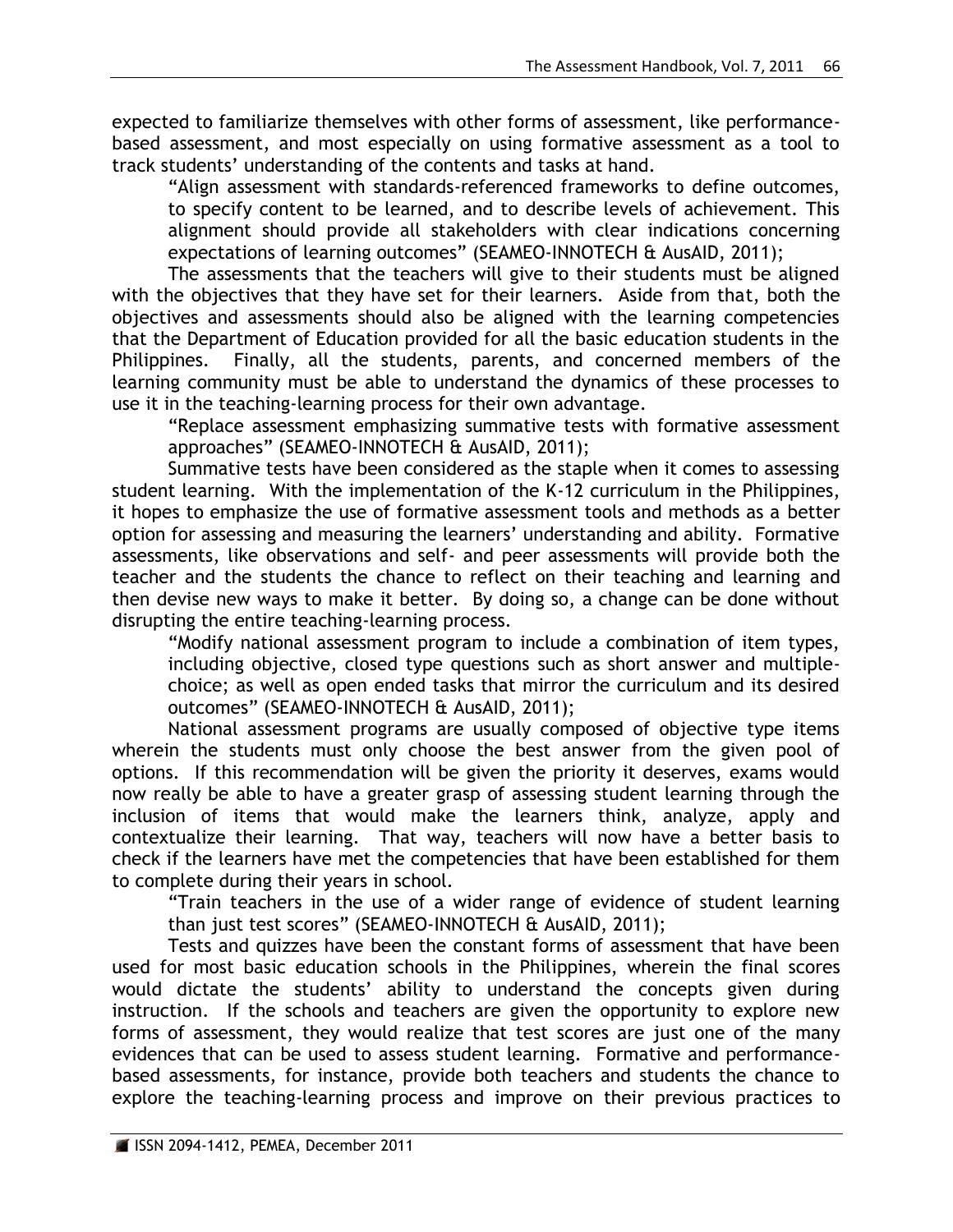establish better alternatives. Also, performance based assessments will be able to showcase the learners' abilities that couldn't be measured by test scores alone, like actual demonstrations, experiments, oral presentations and the like.

"Develop assessment techniques and strategies for mathematics and science that offer the opportunity to assess enabling skills in the sequence of the subject" (SEAMEO-INNOTECH & AusAID, 2011);

Science and mathematics are two academic subjects which most schools give their utmost priority. To make sure that every learner performs better on these courses, teachers must introduce and use assessment techniques that would enable the students to perform better and fully understand the constructs of the specific topic or task that will be given to them. That way, learners will have a better chance of meeting up the competencies that are expected from them.

"Develop rubrics for assessment needs during curriculum writing to illustrate their use and to identify the kinds of learning outcomes and quality learning expected of students" (SEAMEO-INNOTECH & AusAID, 2011);

Because most Filipino teachers rely on test scores to assess and evaluate students' performance on a certain task, the newly implemented K-12 curriculum hopes to re-introduce the use of rubrics for assessing student learning. These rubrics will change how teachers evaluate students on the tasks given to them, because performance-based assessments would showcase the students' ability to demonstrate how they understood the learning experiences that the teachers facilitated for them during instruction.

"Expose criteria for performance-based assessment tasks to skills audits, in order to ensure that tasks are realistic, well-specified, and measurable" (SEAMEO-INNOTECH & AusAID, 2011);

If rubrics will then be used as a major tool to assess student learning in the enhanced basic education program of the Philippines, then it is a must for schools, particularly the teachers, to provide specific indicators that would describe the tangible expectations that they have for the students. By providing specific descriptors of performance, students, and even the parents, will have a much clearer understanding on how the students are being graded based from the outputs that they will demonstrate or present.

"Involve written performance-based assessment tasks in mathematics and science that mix both traditional and authentic assessment" (SEAMEO-INNOTECH & AusAID, 2011).

Authentic assessment is considered to be a strong evidence to indicate student learning, because assessment in this form will provide the teachers a chance to see how students' interpret the concepts in their own manner, making it more personalized and relatable for them. If authentic assessments like journals and portfolios are utilized to its highest potential, the teachers and students would then have a clear picture of how they improved their practice from the beginning up to the very recent academic activity. Using these forms of assessment on mathematics and science, however, will also change how teachers view students' understanding when it comes to these courses, because most teachers associate understanding and mastery with the students' ability to solve problems alone.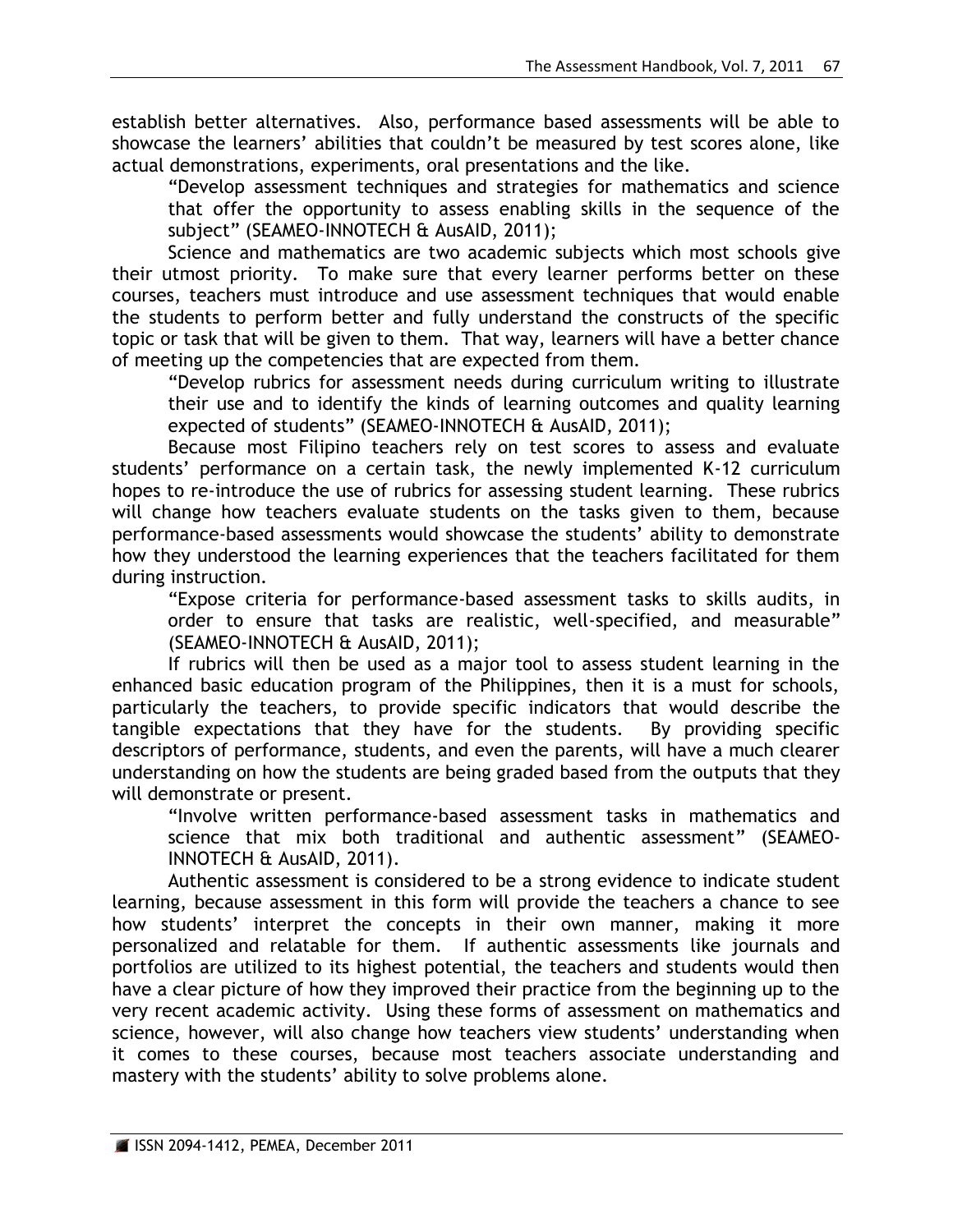## **Synthesis**

Taking a closer look into these recommendations, one of the major themes was the suggestion that educators must consider other forms of assessment aside from their tried and tested paper-and-pencil tests. When it comes to assessing students' learning, it's not exclusive to written exams, when in fact formative and performance-based assessments vary in such a way that it can assess different facets of students' performance - from their verbal ability through oral presentations, to application of understanding by experiments and demonstrations, or even through their reflection journals to assess their ability to contextualize their learning.

Assessing these learning activities require teachers to provide feedback, so that learners would know how their performance was viewed and graded by the teacher. Feedback, as defined by Butler and McMunn (2006), is information that can be oral or written and should focus on helping pinpoint areas of strength and weakness. Feedback should provide a person with information on how to improve, and if the feedback is "good" enough, guidance may not be needed. Feedback answers the "what do I need to know?" questions about the work (p. 143). These forms of comments should provide encouragement and positivity so that the learners will be able to translate these as the teacher's way of guiding them to produce and perform better for their learning tasks.

Another important point to take note of was the mention of the use of rubrics for assessing the learners' performances and products in the various courses that they'll be taking under the new curriculum. Rubrics, as defined by Butler and McMunn (2006), are scoring guides containing the criteria used to evaluate a student's performance for a particular task (p.93). These rubrics provide the learners with the different components that will make up their grade. By providing this in advance, the students will know the expectations that have been set for them, and which component to give more focus on to maximize the chances of getting high scores on the task.

Encouraging the constant use of rubrics for the learning activities that will fall under the K-12 curriculum will give the learners to chance to see how they will be graded by their teachers. It would also allow them to improve on their practice so that they can receive better remarks once they complete the tasks given to them. Moreover, the use of rubrics will somehow give the students a better explanation of the quality of their work through the descriptions indicated for each criterion. It also removes subjectivity because the criteria and its descriptors will speak for itself.

In order for the use of rubrics to be successful, teachers must undergo training which is geared on teaching them how to effectively design, implement, and maximize the use of these scoring guides for the learning activities that they will give the students during instruction. Furthermore, students and parents should also be informed of its use, so as to be aware of how these grading techniques work for their advantage.

Third, one recommendation mentioned that efforts should be made to improve the delivery of instruction for Mathematics and Science courses. Indeed, competencies on these subjects are indicators of academic success, but if one of the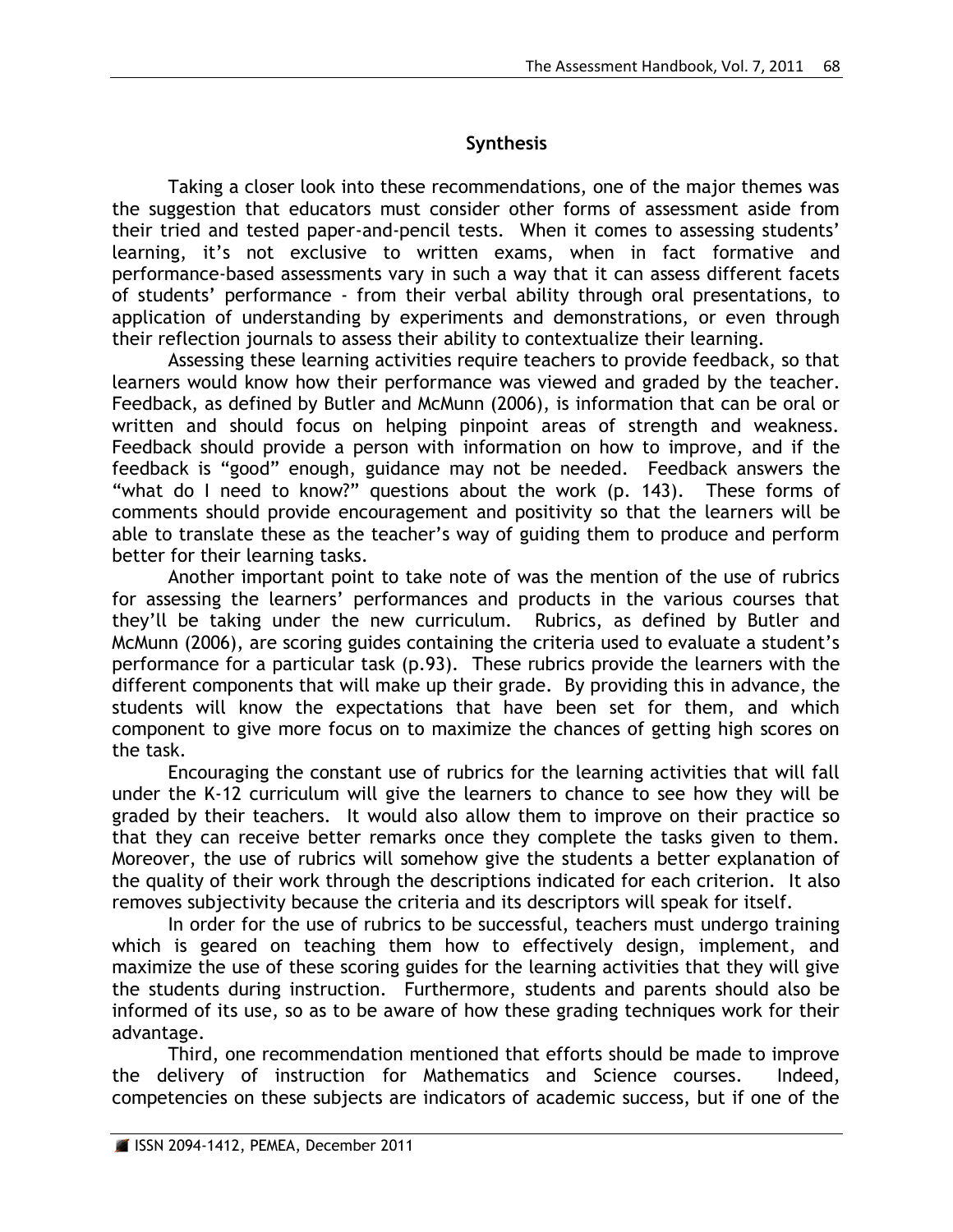goals of enhancing the basic education curriculum is to transform the students into lifelong learners with moral values, mastering and applying learned concepts from these two courses would not be enough. Going back to the 21<sup>st</sup> Century Skills framework (2009), the message implies that aside from mathematics and science, courses falling under the categories of arts and social sciences are equally essential in making the learners become successful in the 21<sup>st</sup> century. Applying that now to the local context, schools must also invest time in helping the students improve their performance in all subjects across levels, not just in math and science.

The suggestion to modify national assessment exams to include open-ended and subjective questions and items might change how the students would perform on these tests. Subjective assessments, like essays for instance, provide an authentic and in-depth way of looking into the student's level of understanding on a certain concept or task. If examinations are designed to have both objective and subjective types of tests, it somehow provides a more holistic way of assessing the student's overall performance, making it a better option than just solely relying on objective types of tests.

Based from SEAMEO INNOTECH's K-12 Report (2012) segment on Curriculum and Assessment Pathways, they projected that learners will undergo major assessments to measure their level of overall performance during their 6th, 10th, and 12th year, wherein they'll receive their primary school, high school, and advanced high school diplomas respectively if they're able to meet the standards that have been set for them.

These aforementioned standards and the revised plans for assessing the students' performance during these levels are still unavailable at the moment, but if taking into account the previous educational framework that was used in the Philippines, assessment for these years would be just like the way it was used to be: written exams distributed among the grading periods that will cover the topics taken over the course of the academic year. Now that a new curriculum is being implemented, the way of assessing their level of performance during these three major "academic stopovers" should also be redesigned so that it's aligned to the goals of the new program while targeting the specific skills that the students should have mastered during their years of study. Apart from the written exams, performancebased examinations should also be taken into consideration because they can offer a different perspective when it comes to measuring the learner's grasp of the competencies. This applies perfectly in assessing the learners' performance before their  $12<sup>th</sup>$  year graduation, most especially because Grades 11 and 12 will focus on consolidating the knowledge and skills that they acquired from the beginning, together with the new courses that they took which focuses on various fields, ranging from science and technology, agriculture and fisheries, music and arts, business, entrepreneurship, etc.

According to Bloxham and Boyd (2007), assessment strongly influences students' learning, including what they study, how much work they do and the approach they take to their learning (p. 29). If the assessments are designed in such a way it wasn't able to make a full, in-depth assessment of the targeted and expected skills, the students might end up not fully understanding the concepts, or only understanding a small portion of the entire idea, therefore not attaining the required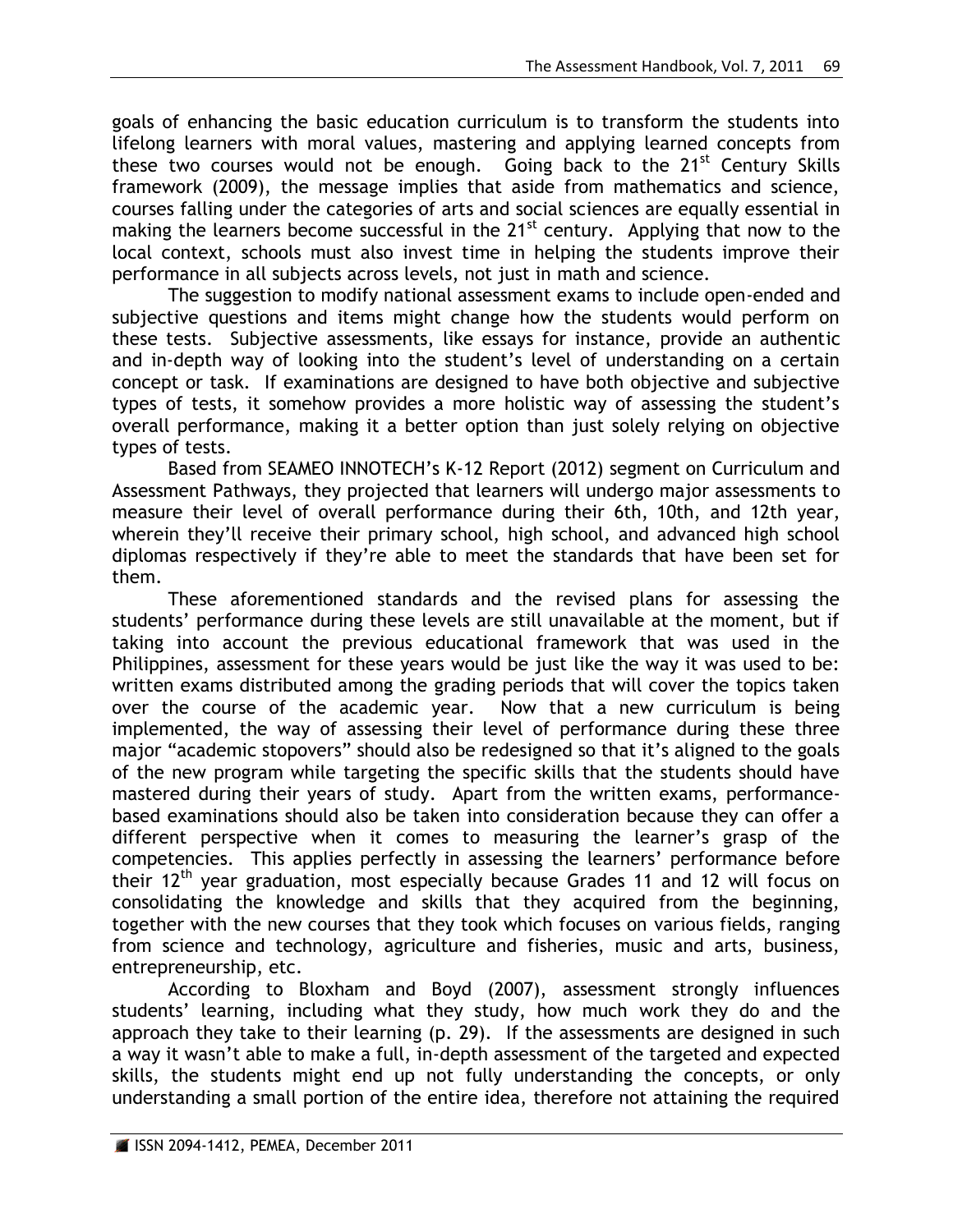competencies expected from them. With the implementation of the K-12 curriculum in the Philippines, assessment of learner's performance is crucial, because it will dictate if the program is to be considered as successful and beneficial, or not.

## **Recommendations**

To ensure that K-12 curriculum adheres to its goals and makes their visions a reality, the researcher suggests the following recommendations to ensure the success of the implementation of the enhanced basic education program in the Philippines:

First, schools must continue using the Understanding by Design (UbD) framework in delivering and facilitating instruction for the students. Since the UbD is more of a format of delivering the curriculum, using it during the implementation of K-12 would not be intrusive as assumed by some educators in the field. In fact, the goal of UbD to promote understanding is actually aligned with DepEd's goal of making learning a lifelong experience and journey for its learners. It's important to note, however, that the unit plans that will be drafted should be aligned from the objectives up to the assessments of learning.

Second, the introduction and use of rubrics, peer reviews and self evaluations would be a great help in making a more effective way of assessing the students' performance on various tasks during their years of study. The rubrics will guide them on how to perform and accomplish the tasks using the indicators that would categorize their quality of work. Aside from that, rubrics eradicate the sense of unfair distribution of performance marks, because the clearly stated criteria for each component to be graded will be there to state the accepted conditions. As stated by Bloxham and Boyd (2007), self- and peer assessment are crucial elements of helping students to learn from their assessment and become more autonomous learners (p. 30). By this, it means that when the students are given the opportunity to serve as assessors of their own and their peers' performances, they tend to become critical and responsible for their actions, thus making them more self-regulating and independent learners and individuals.

Next, introducing the use of student diaries as a form of assessing their performance would help them reflect on their own learning. For the educators, on the other hand, these journals will serve as an evidence of learning and their personalized view of the teaching and learning process. Litao and De Guzman (2008) mentioned that, "Considered as an effective alternative authentic assessment tool, student diaries can powerfully capture important attributes of teaching and learning situations and other realistic social processes in the classroom, which may provide insights for teachers, as well as course developers" (Foreword, vii).

Fourth, some of the courses for the 11th and 12th year should be designed based on the learners' region and its major industries to increase the number of experts for that particular field or discipline. The goal here is not to isolate and contain these learners to their respective regions, but instead to develop each province or state into a self-sustaining and fully developed area capable of providing services, opportunities, and resources for its citizens. Of course, the effect of this particular proposal would take a longer period of time before it appears, but if these